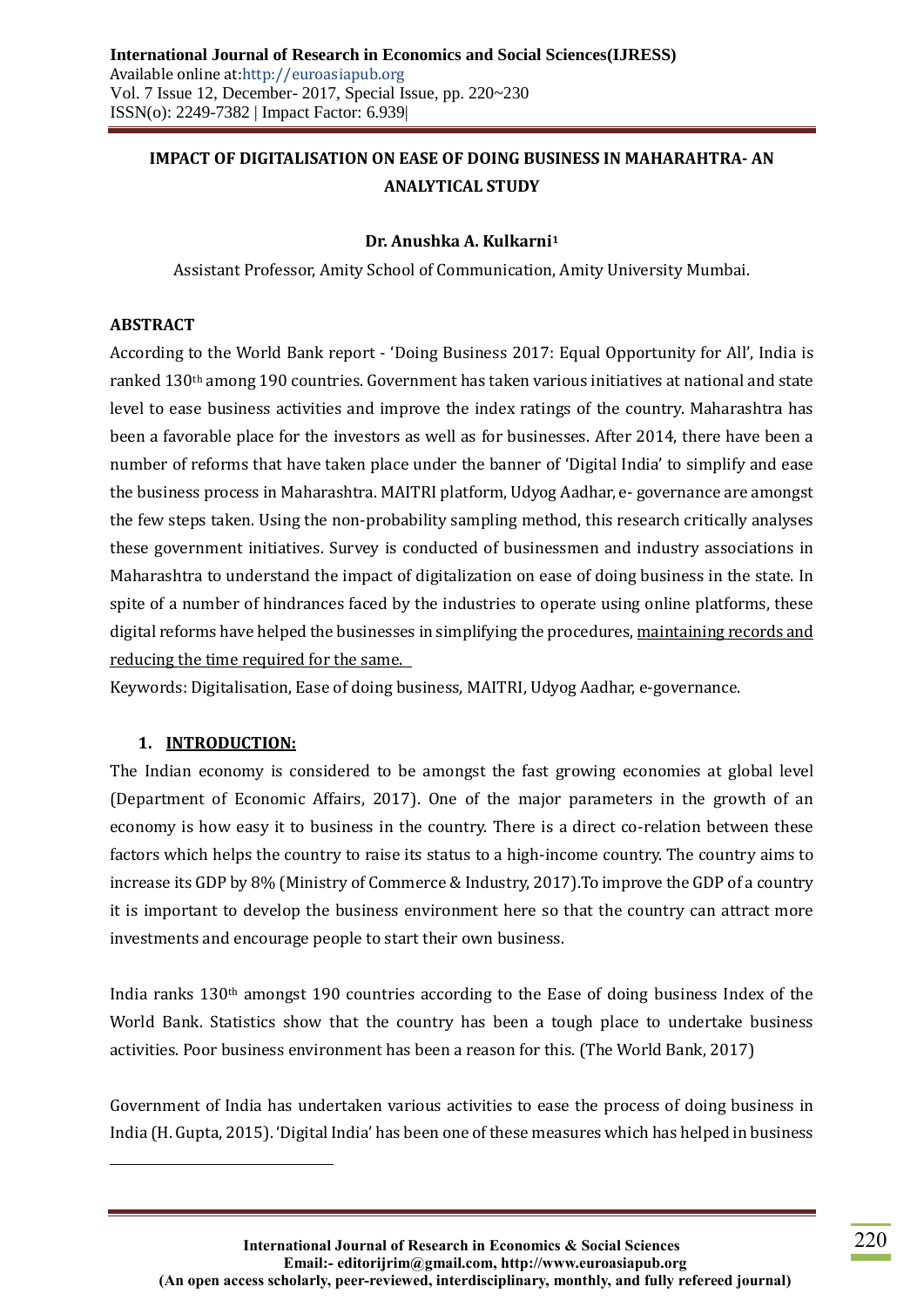development. These initiatives have proved to be of benefit in improving the Ease of Doing business index ranking from 140in 2014 to 130 in 2016. To be at the 50th position in this ranking by the end of 2017 is what Indian government aims for (Kaur, 2016).

### **1.1 The Ease of Doing Business Index:**

The World Bank has a number of parameters on which it ranks the countries. Different economies of the world are compared with one another. This ranking helps us to know the best performing companies, the best practices undertaken, the rules and the regulatory measures and sets a benchmark for doing business successfully in a country. The major two elements in the index are the regulatory environment and the frontier score. The index data also tells us how a country's economy has changed over the years. (The World Bank, 2017)

The World Bank has 10 parameters on which it gives an Ease of Doing Business ranking to a country. These parameters are:

- 1. Starting a Business
- 2. Dealing with Construction Permits
- 3. Getting Electricity
- 4. Registering Property
- 5. Getting Credit
- 6. Protecting Minority Investors
- 7. Paying Taxes
- 8. Trading Across Borders
- 9. Enforcing Contracts
- 10. Resolving Insolvency (The World Bank, 2017)

The major parameters that investors and businessmen look for while doing business in India are getting electricity, getting credit, registering property, paying taxes, protecting minority investors, trading across borders, enforcing contracts and resolving insolvency. Indian government needs to work on these components to develop business here. To overcome the barriers related to these parameters and to improve the business environment here, Modi government has passed the GST bill. GST bill has been an important step for ease of doing business in India. Another major step by the government has been the 'Make in India' campaign (Geetha, 2016). This campaign aims to build the country as a hub of innovation and design and manufacturing. Innovation and manufacturing in India is considered to be the utmost important element in promoting entrepreneurship and business development.

To make the process of starting and continuing business in India easier, a few more steps were taken by the government. The most important and the basic provision made is that the procedure of getting electricity was made simple and quicker. Long documentation procedure is a barrier for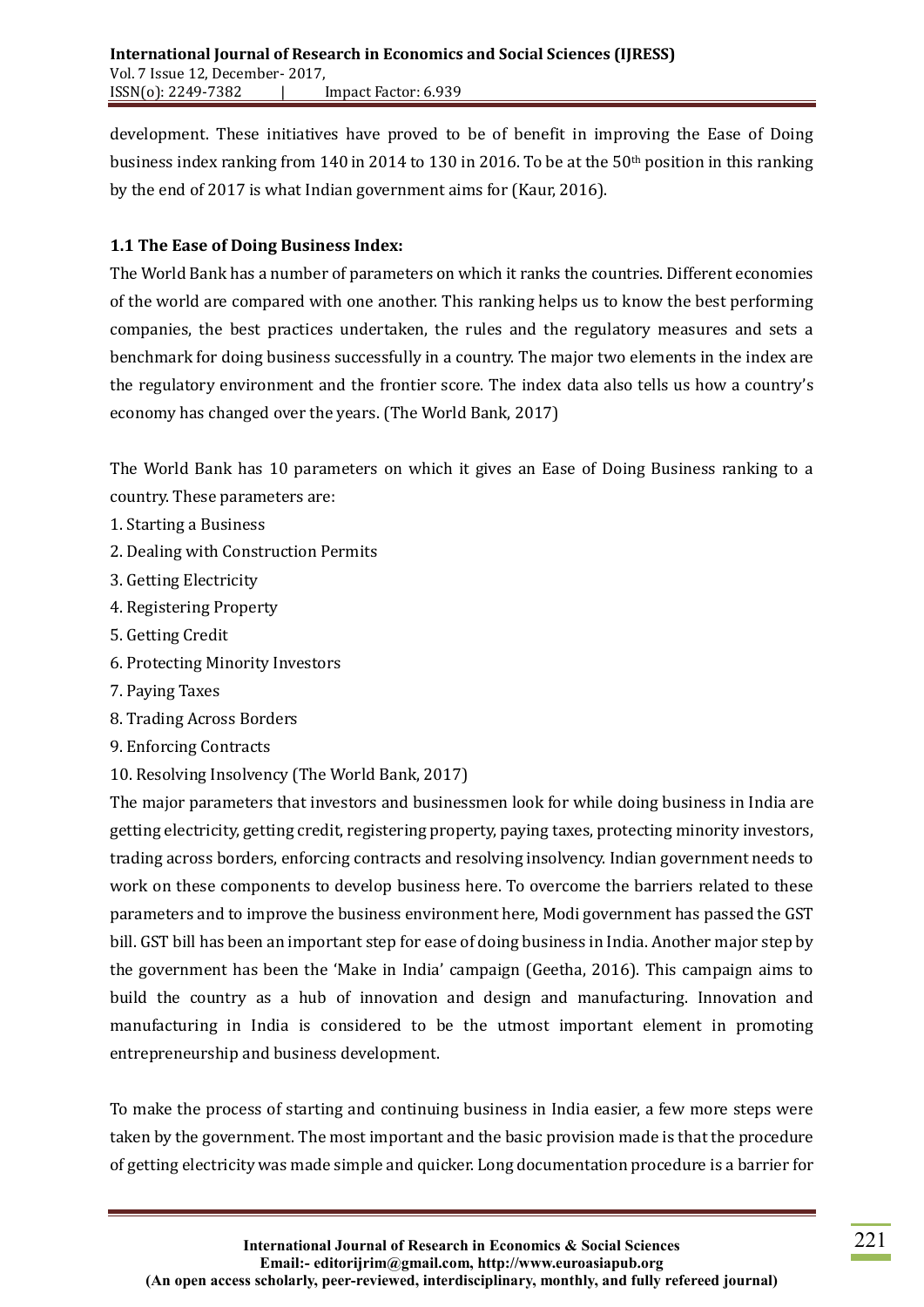doing business in India. The levels of documentation have been now reduced from nine to three and these could now be submitted through electronic mediums through. Government has given preference to online transactions and e- business activities under the banner 'Digital India'. Starting business in India has become easier due to this initiative as it helps in getting clearance and licenses in an easier manner. Companies from global markets have been showing more interest in investing in India due to the changes in the Foreign Direct Investment (FDI) policy. (Gulati, 2016)

This research paper will deal with the initiatives undertaken by the government for ease of doing business. The paper will be considering the SME's in Maharashtra. Under the banner of digitalizing India, the government has come up with difference schemes and initiatives for doing business with ease. These initiatives include MAIRTI platform, Udyog Aadhar, and e- governance to name a few. The research study will analyse these initiatives and how have they been useful for conducting business in Maharashtra. The study will provide a critical analysis for these initiatives.

#### **2. LITERATURE REVIEW**

Chandrajit Banerjee mentions that government has been very positive in carrying out a number of reforms to bring changes in the business environment in India. (Kaur, 2016)

A report by Niti Ayog mentions that states have undertaken a number of activities at their level to ease business activities. Some of these reforms include getting electricity connections easily, reducing the procedure for documentation and inspections. But the process of licensing needs to be still rationalized for easy entry and exit operations for a business. The study concludes that government has to go a long way to make India a manufacturing hub. (Niti Ayog, 2017)

(Bhatt, 2015) analyses the business activities of India and compares it with other Asian countries like Nepal, Bhutan, Maldives, Afghanistan etc. He uses payment of taxes as a parameter for comparison for his study. Bhatt concludes that the economies that are smaller than India perform better. A study mentioned in the book: Ease of Doing Business: Contemporary Issues, Challenges & Future Scope analyses the relationship of 6 factors namely starting a business, dealing with construction permits, getting electricity cost, registering property cost, paying taxes and enforcing contract cost with the foreign direct investment in a country (Singh, 2015). He further mentioned that FDI and these 6 parameters have a direct relation on each other. He further analysed the different categories of companies and their procedures and found that the private sector companies are more efficient in their working and implementation of the regulations as compared to the center and state owned companies.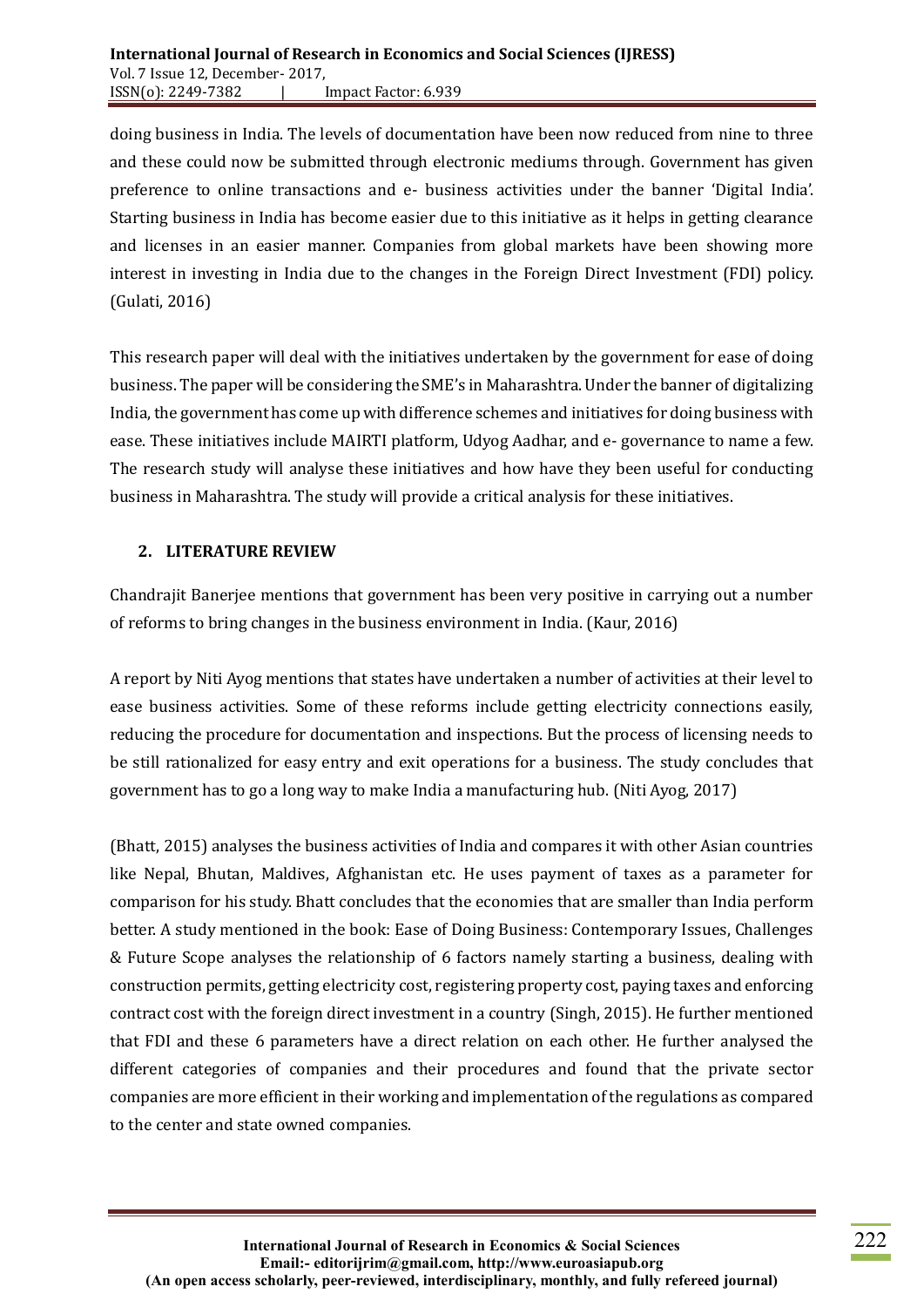A study on the political environment and mechanism (Democracy and Autocracy) of ease of doing business analyses the World Bank reports on Ease of Doing Business of past 3 years and concludes that there is a need for single window mechanism which will help in developing the existing system. (H. Gupta, 2015) This mechanism can also create a common thread for the government to carry out its activities in a smooth manner (Raval, 2015). Among all the factors that impact the business environment in the country, Raval argues that the political environment has a maximum influence. The study examines the political environment and studies its effect on the Ease of Business Indicators and policy implications.

A study on the winding process of business in India which included the payment of liability and stay of winding process was analysed. The research paper mentioned the different barriers and the suggested steps in overcoming those barriers through the study. (Tridevi, 2015)

(Kaur, 2016) compares the process of different countries and mentions that a number of countries are reducing their documentation procedures, making the trading process cost effective and reducing the time required for import and export to score better in the World Bank ranking. (Sheth, 2015) explained the importance of Environment Impact Assessment (EIA) for getting environment clearance. This process has been evolved all over the world but India still needs to improve on this parameter for easing the process of starting a new business in the country.

To improve India's position in the World Bank Index, a 98-point Action plan was prepared by the Department of Industrial Policy and Promotion (DIPP). This plan was prepared in 2014 for bringing our reforms in business activities at state level and was implemented in June 2015 (FICCI-CMSME, 2016). The assessment of implementation was then undertaken by DIPP in September 2015 and then in 2016 too. Later a 340-point action plan was made. This plan for reforms was prepared after consultation with different stakeholders. Implementation of these reforms had to be done by March 2016. Updates regarding the implementation of the reforms was through an online dashboard portal so that the performance of states/ union territories could be compared. (Sharma, 2016)

Some of the major reforms undertaken for ease of doing business in India could be classified into the following categories:

- 1. Technological reforms
- 2. Procedural reforms
- **3.** Legislative reforms (PWC, 2016). This research paper focuses on the technological reforms.

The following are the few technological reforms that have been done for easing the business activities in India.

**1)** Portals have been made available for the Permanent Account Number (PAN), Tax Deduction Account Number (TAN) registration. This helps in reducing the time taken to start a business.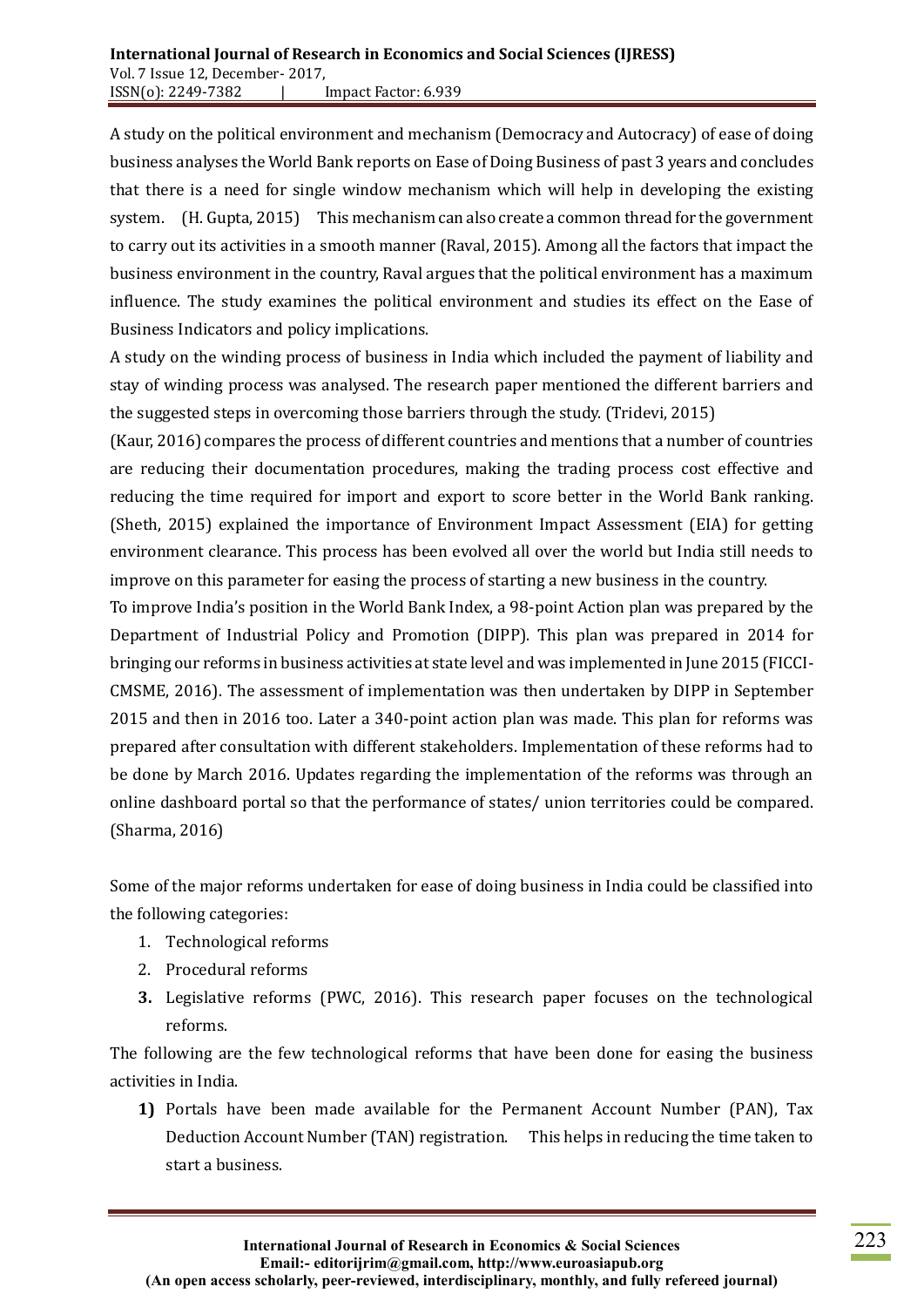- **2)** There is a single eBiz portal made available for incorporation of a company, EPFO (Employees' Provident Fund Organization) and ESIC (Employee's State Insurance Corporation). There registrations can be done in real time or online too. This further reduces the time, stages and eases the process.
- **3)** The documents required got import and export can be submitted online. Digital signatures can be used. Companies now do not have to submit the documents physically. This reform makes the process convenient and also helps to limit the human resource requirement for collection and storage of documents. The documents can now be stored digitally.
- **4)** A few portals like ICGATE, Food Safety and Standards Authority of India (FSSAI), Animal and Plant Quarantine, Drug Controller and Wildlife Control Bureau have been integrated and linked for undertaking import activities. This has eased the process by two ways. Firstly, the time taken for a company to move from one office to another for getting sanctions is now reduced and Secondly it has also become easy for the department of maintain records. It saves their time and resources too.
- **5)** A portal Shram Suvidha has been launched as a last of the technological reforms for easing business activities. This portal helps in easing the process of carrying out risk based Inspections, submission of common electronic returns under 8 Labour Acts and issue of Labour Identification Number. Also there are portals that are created for the investors to know about companies where they can invest. This helps them to give a one stop access for getting information on the licensing and registration procedures.
- **6)** Reforms also include services like internet banking, issue or credit and debit cards, messaging alerts have also been user friendly and helpful advancements for carrying out business activities (Geetha, 2016) (FICCI-CMSME, 2016).

Apart from these developments, multiple approvals can now be obtained from the Ministries and different departments such as the Ministry of Corporate Affairs, Central Board of Direct Taxes, Ministry of Labour and Employment including Employees' State Insurance Corporation & Employees Provident Fund Organization through a composite application form and a one-time payment option has been created for the same.

# **2.1 Ease of Business in Maharashtra**

According to the report published by Government of Maharashtra, the state contributed 50% to the Foreign Direct Investment (FDI) of the country. Maharashtra has been a favorable place for conducting business activities. The recent reforms undertaken by the government, the upcoming IT hubs, growth in sectors like automobiles, construction, manufacturing, better connectivity has attracted investors at national as well as global level. These reforms include the changes in procedures for getting licenses and permissions for the business activities.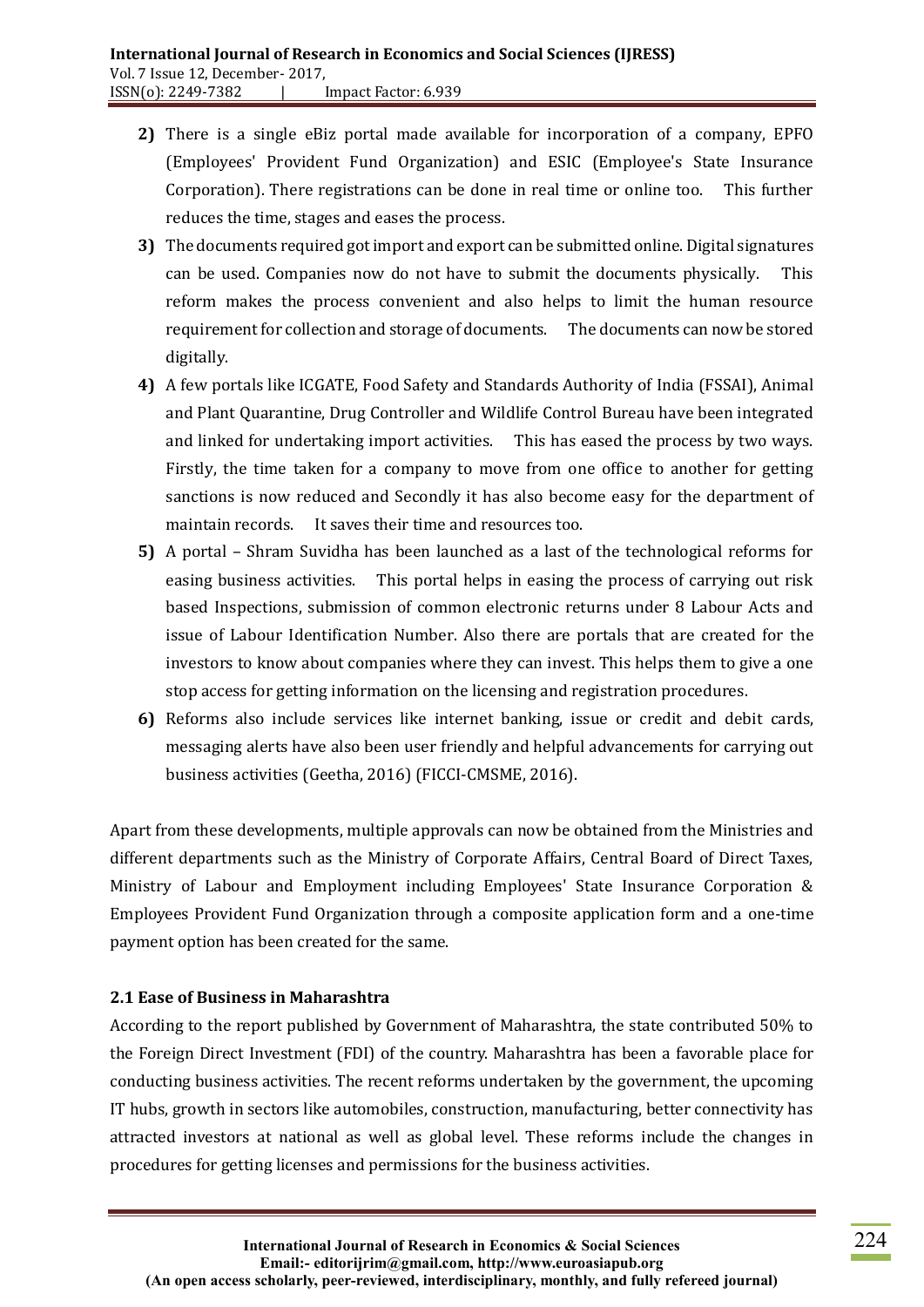The Government of Maharashtra has created a platform called MAITRI (Maharashtra Industries Trade Related Investment Center) under the campaign for digitalization to help businessmen and investors to conduct business activities in the state with ease. The platform is created for big industries and approvals from many offices like forest, pollution control etc. could be done under one banner. (Maharashtra Emerges as preferred choice of business, 2017)

2.3 Literature Gap:

Secondary data on ease of doing business in India and Maharashtra is well explained through the research papers and government reports. These sources also mention about the reforms that have taken place at national and state level after digitalization in India. Major changes have been found in the Indian business sector post liberation and now post 2014. Government has taken various steps to encourage investors as well as businesses to invest their resources in Maharashtra. The is a literature gap seen in the study of impact of these reforms on conducting business activities in Maharashtra with ease.

The major objectives of this research study are:

- 1. To study the digital reforms undertaken by Government of Maharashtra for easing business activities in Maharashtra.
- 2. The examine the utility of these initiatives for industry associations and businessmen.
- 3. The analysis of the impact of these digital reforms for carrying out businesses with ease.

Hypothesis:

H0: The digital reforms undertaken by Government of Maharashtra does not have any impact on the ease of doing business.

H1: The digital reforms undertaken by Government of Maharashtra has eased the businesses by simplifying the process, maintaining records and reducing the time required.

# **3.METHODOLOGY**

Quantitative methodology is used for this study. Survey has been conducted of businessmen to understand the utility and impact of the developmental reforms undertaken by Government of Maharashtra for easing business activities. Members of 'The Confederation of All India Traders, Nagpur', 'The Wholesale Cloth and Yarn Merchant Association', 'Nashik Dhanya Kirana Wholesales Merchants Association', 'The Poona Merchant Chamber' and 'Yeotmal Chamber of Commerce and Agriculture' were interviewed. Interviews are conducted to understand the perception of industry associations at district level. 30 surveys and 5 interviews were conducted of businessmen and members of the industry associations. Questionnaire is used as a tool for data collection (Annexure 1: Questionnaire for business owners Annexure II: Questionnaire for Industry associations) The sampling process applied is convenience sampling. MAITRI Platform, Udyog Aadhar and E governance and the major reforms that are studied through this research work.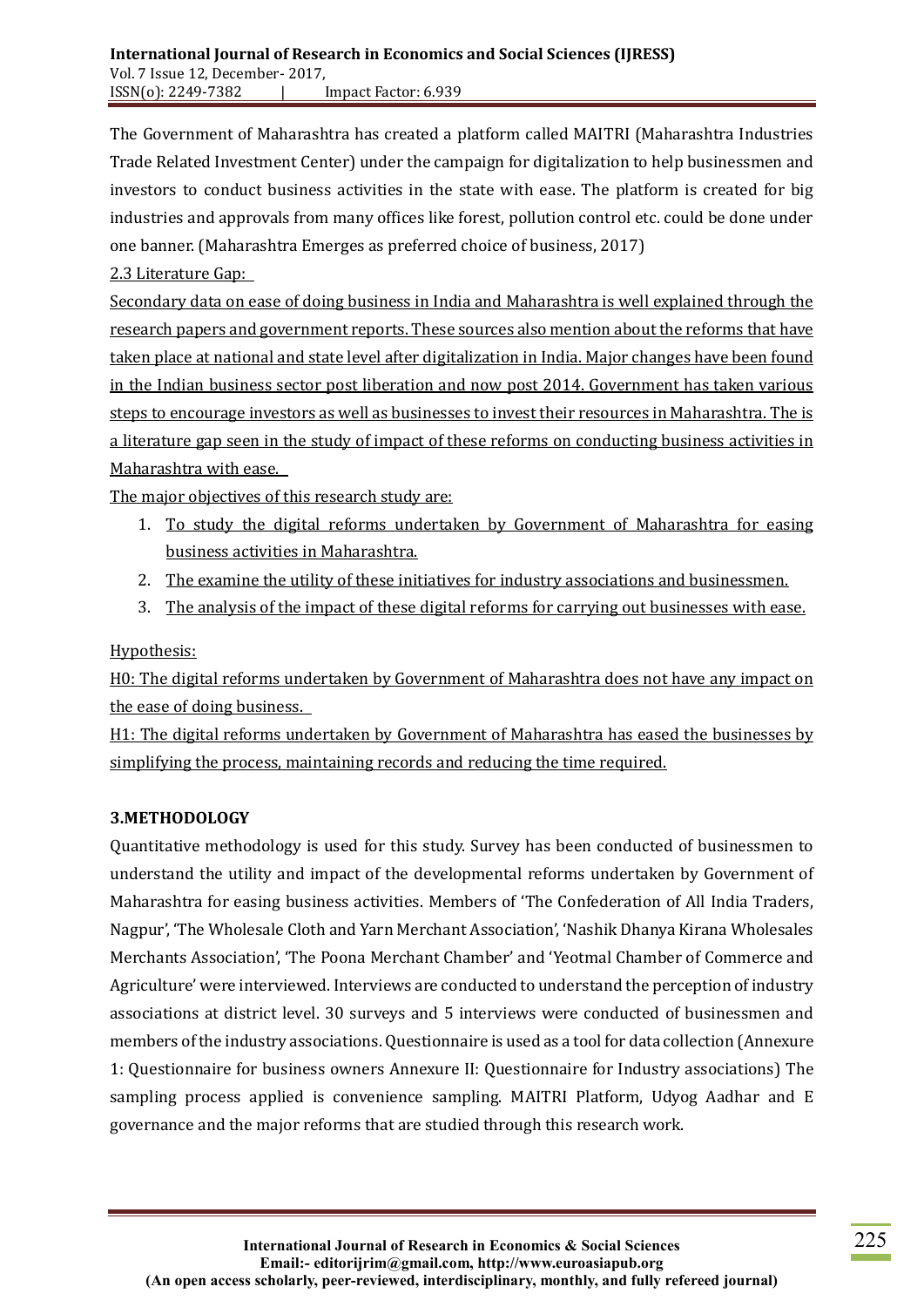# **4. FINDINGS AND INTERPRETATION:**







Most of the businessmen responded that it is easier to start a business today as compared to the procedures followed a few years earlier. Due to digitalization a lot of expenses which was done on middlemen in this process is saved. Now they just have to pay the consultancy charges. 24 amongst 30 respondents mentioned that they do not use online mediums to sell their products. A few businesses had separate skilled manpower for handling their online activities. There is no formal training given to these personnel who handle the digital activities of a business. 94% of the businessmen use online portals for payment of taxes and dues, electricity bills, renewal of their licenses and payment of water charges. This has reduced the time and simplified the procedures. Also the human resource required for these activities could be utilized for more productive ones.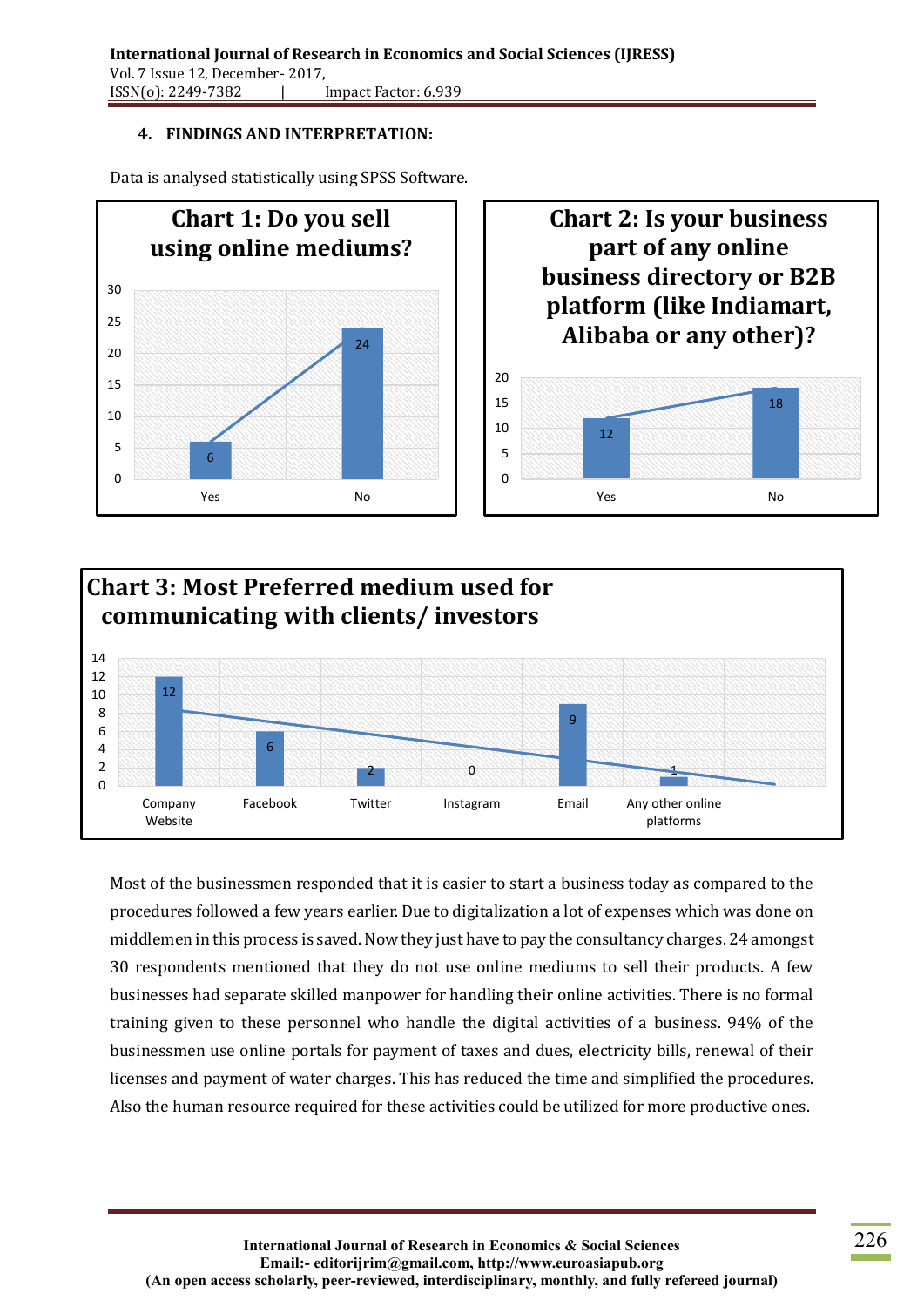

The industry associations responded that it has now become easier to start a business as the approvals and licensing procedure can be done easily. Udyog Aadhar has been helpful to some extent but there has to be some changes made in the policy and implementation of MAITRI platform.



# **5. CONCLUSION**

Government of Maharashtra has been continuously taking efforts to encourage business activities and create a conducive business environment in the state. For this, the state government has also come up with different reforms. Most of the businessmen find the implementation of these reforms as a major barrier.

For the growth of the industries and to develop business opportunities in Maharashtra, government has established MIDC (Maharashtra Industrial Development Corporation). This is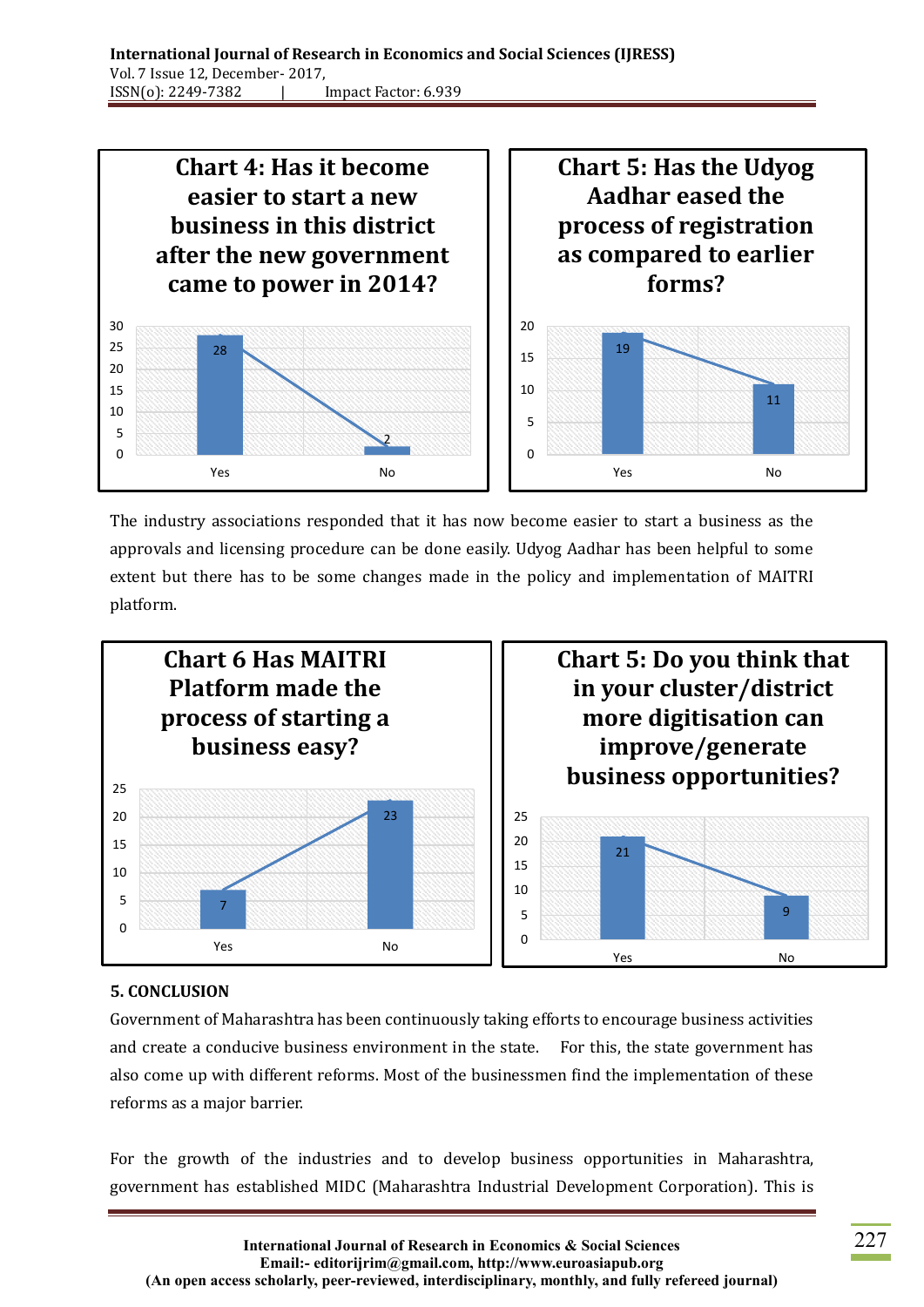definitely a good move from the government end but unfortunately these industrial areas are still struggling with basic infrastructure. The regions of Vidarbha and Marathwada have ample number of industries but there is a lack of basic infrastructure in these regions. The industry associations and businessmen feel that it is due to this hindrance that the regions are not able to achieve the projected growth figures.

The process of digitization has been of some help to the industries in Maharashtra but it still needs to improvise at planning, implementation and evaluation phases. Businessmen use online portals just for online payments, renewal of licenses, paying taxes etc. These activities have brought ease to the businesses as the process and the time required has reduced. For the manufacturing units, land allotments, infrastructural support and lengthy administrative processes are still pending issues but the situation has comparatively improved over the years.

State government is giving more emphasis on digital eco-system but internet connectivity is still an issue with various parts of the state. Businessmen are demanding better internet connectivity. The issue of power supply has improved in Marathwada, Vidarbha but load shedding is still major factor that slows down the industrial growth. Industries are thus demanding for a 24/7 power supply for units. This will help in improving the productivity too.

The portals and other online platform initiatives that are designed by the government are not implemented appropriately. Maharashtra Industry Trade & Investment Facilitation Cell (MAITRI) is good initiative by the state government but there are only few industries that have actually benefited through it. There is a requirement of spreading awareness about these platforms to the industries in the state. Most of the government policies which could be really beneficial for the industries are hardly penetrated in the lower strata of the industry. Therefore, a better medium of communication about the policies is required.

Thus the working hypothesis that 'The digital reforms undertaken by Government of Maharashtra has eased the businesses by simplifying the process, maintaining records and reducing the time required' proves correct. Although there are a number of problems faced by investors, businesses as well as industry associations, the reforms still have proved to be helpful for those companies that have adequate knowledge and resources to operate through these portals and online platforms.

Lack of skill development is a major issue. For the manufacturing units skilled, laborers are required. State government has established ITI and other skill development units across the state, but the traditional teaching methods still used in these institutions and lack of innovation are basic problem faced. With the growing pace of industrial development, skilled labor is extremely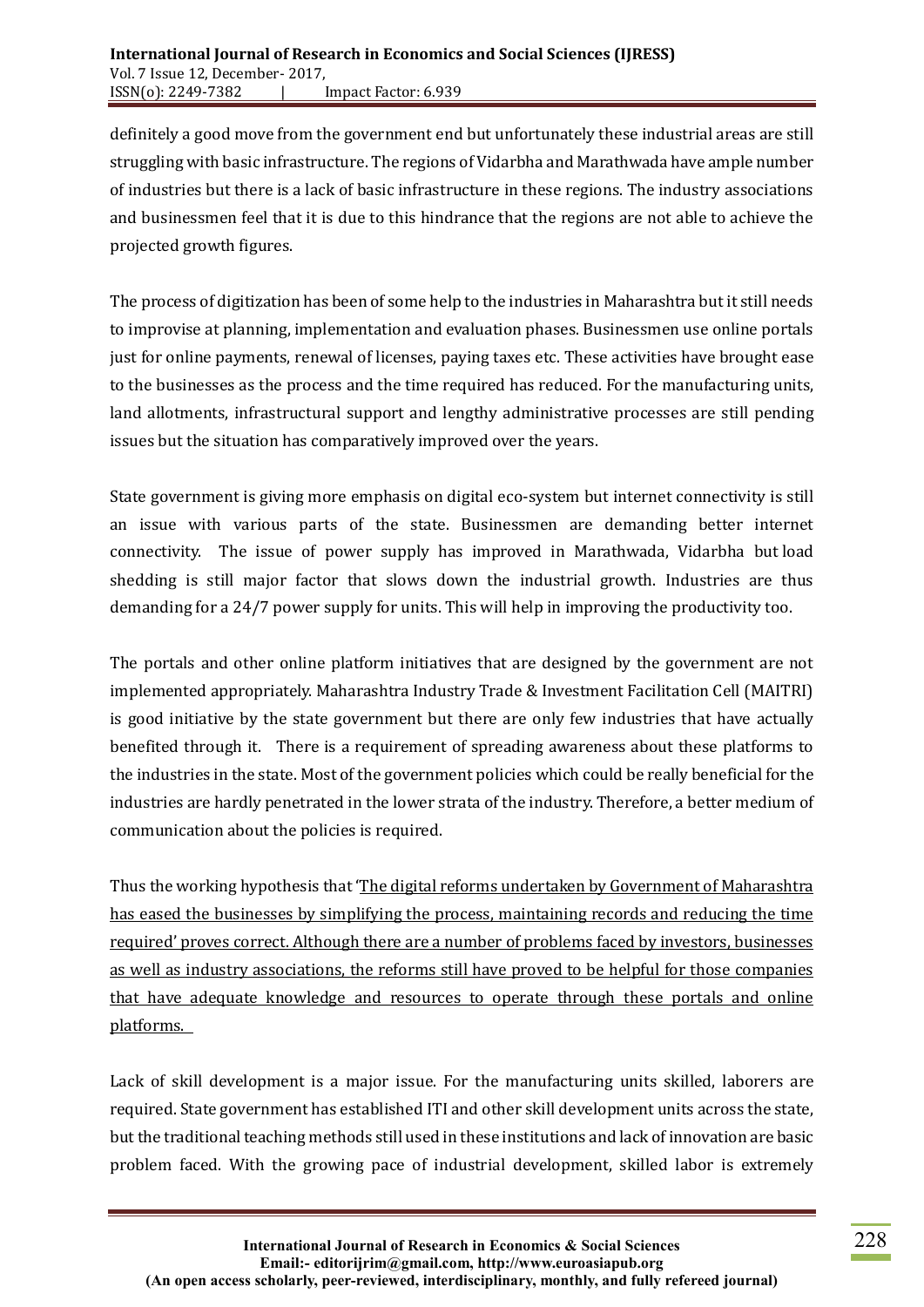essential. Government needs to concentrate on this need and make policies for the same.

#### **REFERENCES**

- Bhatt, D. (2015). Significance of Paying Tax Indicator to Improve Ease of Doing Business Rankings: A Comparative study of India vis-a-vis other South Asian Countries. In *Ease of doing busiess: Contemporary Issues, Challenges and Future Scope* (pp. 17-28). Ahmedabad: Gujarat Technological University.
- Department of Economic Affairs, M. o. (2017). *Economic Survey 2016-17.* New Delhi: Government of India.
- FICCI-CMSME. (2016). *Improving 'Ease of doing business' for MSMEs- A review of Union and State Initiatives in India.* Cochin, India: ISED.
- Geetha, R. (2016). "Make in India" and Ease of doing business . *International Journal of Science and Research*.
- Gulati, M. (2016). Digital india: Challenges and Opportunities. *International Journal of Management, Information technology and Engineering*.
- H. Gupta, T. K. (2015). [Un]ease of doing businessin India- A review of major pain points and possible lessions. *CIRC Working paper No. 12*. New Delhi: Institute of Regulation and Competition.
- Kaur, H. (2016). Doing busiess in India: A big 'unlease' for "Makein India" programme. *International Journal of Applied Research*, 267-702.
- *Maharashtra Emerges as preferred choice of business*. (2017). Retrieved from http://egov.eletsonline.com/2017/04/maharashtra-emerges-as-preferred-choice-ofbusiness/
- Ministry of Commerce & Industry, D. o. (2017). *Towards Sustainable and lasting Growth.* New Delhi: Governement of India.
- Niti Ayog, G. o. (2017). *Ease of Doing Business: An Enterprise survey of Indian states.*
- PWC. (2016). *Future of India: The Winning Leap.*
- Raval, D. (2015). An Indepth study of Political Environment and Mechanism (Democracy and Autocracy) in the area of ease of doing business. In *Ease of doing business: Contemporary issues, challenges and future scope* (pp. 111-117). Ahmedabad: Gujarat Technological University.